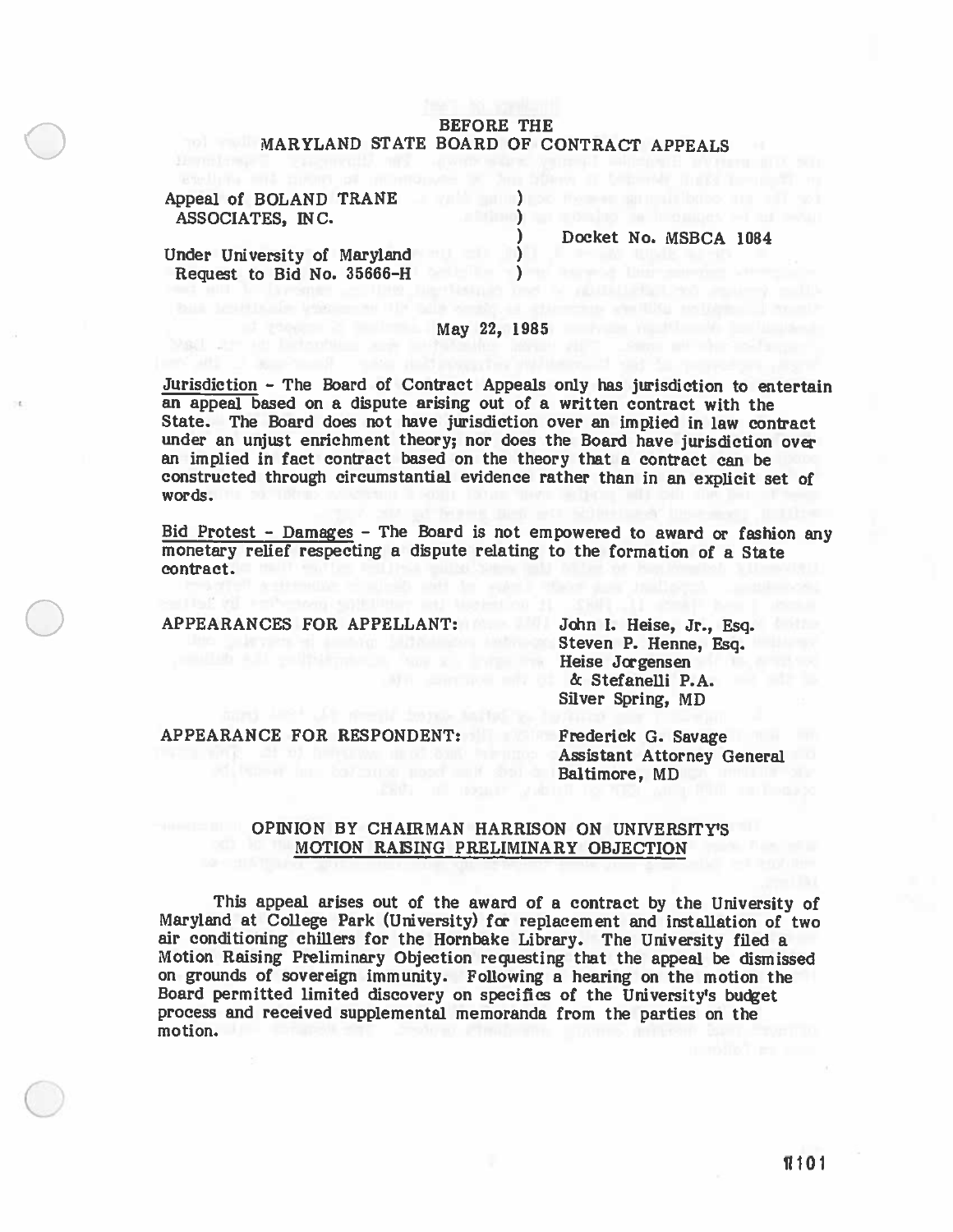1. In February 1982, the second of two air conditioning chillers for ) the University's Hornbake Library broke down. The University's Department of Physical Plant decided it would not be economical to repair the chillers for the air conditioning season beginning May 1, 1982 and that they would have to be replaced as quickly as possible.

2. On or about March 5, 1982, the University, acting pursuan<sup>t</sup> to its emergency procuremen<sup>t</sup> powers orally solicited bids from Appellant and three other vendors for installation of two centrifugal chillers, removal of the two steam absorption chillers currently in place and all necessary electrical and mechanical demolition services and installation services necessary to completion of the work. This verbal solicitation was conducted by Mr. David Vogts, supervisor of the University's refrigeration shop. Responses to the oral solicitation were due by 3:30 p.m. on March 5, 1982.

3. Appellant submitted its bid by 3:30 p.m. on March 5, 1982 and shortly after 3:30 p.m. on March 5, <sup>1982</sup> was advised by Mr. Vogts by tele <sup>p</sup>hone that it was the successful bidder and instructed to procee<sup>d</sup> with the work to include <sup>p</sup>lacing an order for the chillers. At no time was Appellant ever issued nor did the parties ever enter into a purchase order or other written agreemen<sup>t</sup> confirming the oral award by Mr. Vogts.

4. While continuing to treat the procuremen<sup>t</sup> as an emergency, the University determined to rebid the work using written rather than oral procedures. Appellant was made aware of this decision sometime between March <sup>8</sup> and March 11, 1982. It protested the rebidding procedure by letters dated March <sup>16</sup> and March 23, <sup>1982</sup> contending that it had already been awarded the contract and had expended substantial monies in carrying out portions of the work to include arranging for and accomplishing the delivery of the two centrifugal chillers to the contract site.

5. Appellant was notified by letter dated March 24, <sup>1982</sup> from Mr. Ronald C. Jones, the University's Director of Procurement and Supply, of the University's position that no contract had been awarded to it. This letter also advised Appellant that sealed bids had been solicited and would be opened at 2:00 p.m. EST on Friday, March 26, 1982.

Three bids were received. All three were determined to be nonresponsive and were rejected. Responsive bids were sought from each of the vendors by telephone and were followed up with confirming telegrams or letters.

These revised bids were deemed responsive and the low bidder was awarded <sup>a</sup> contract on April 2, 1982. By letter dated April 8, 1982, Appellant protested the award still maintaining it had already been awarded the contract on March 5, 1982 and had expended funds in reliance thereon.

6. By letter dated May 28, 1982, Mr. Jones issued <sup>a</sup> procuremen<sup>t</sup> officer's final decision denying Appellant's protest. The decision states in par<sup>t</sup> as follows:

 $\bigcirc$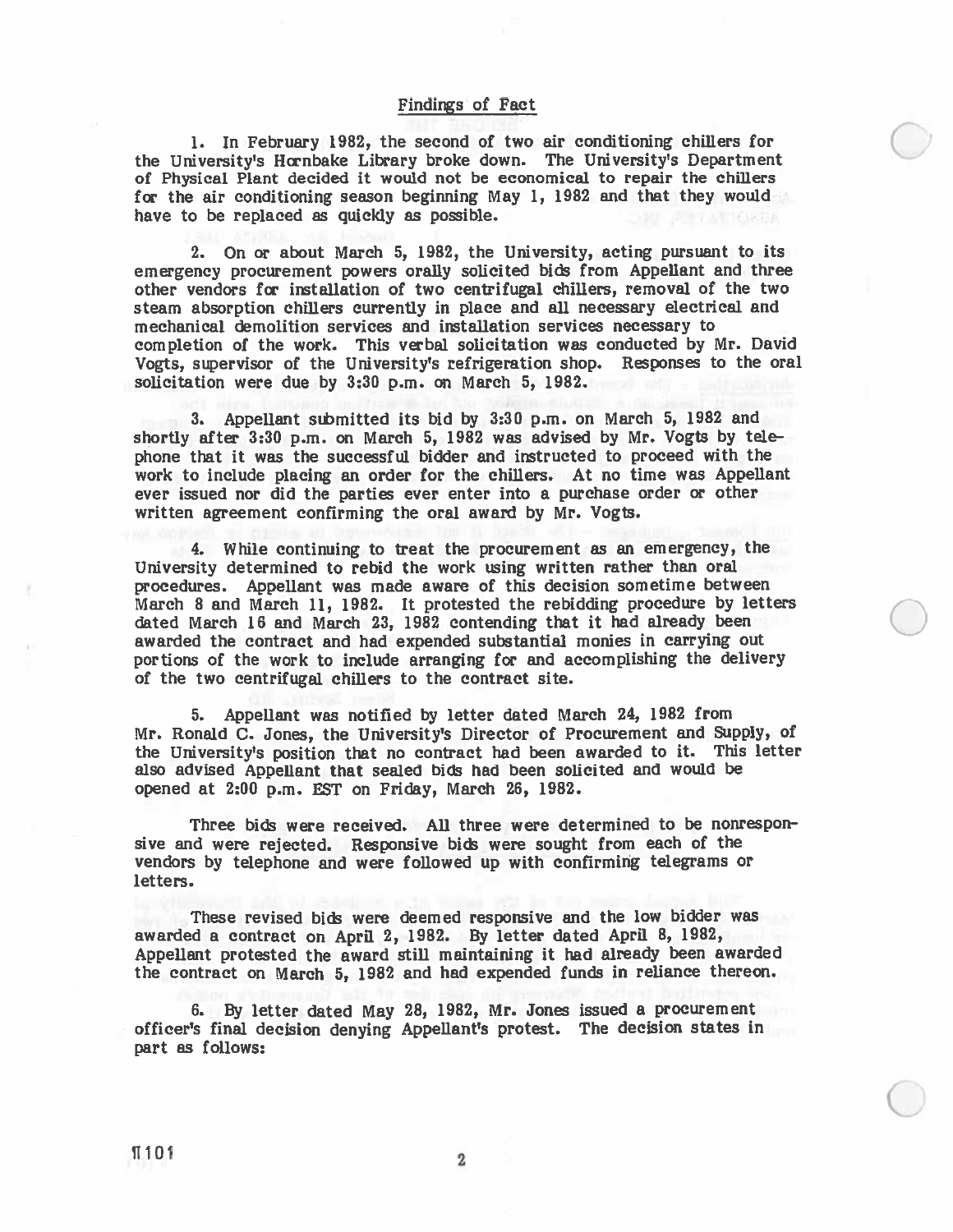On or about March 5, 1982, Dave Vogts, Supervisor of the University's refrigeration shop contacted Trane, as well as three other vendors, to inquire whether they had the necessary chillers available to obtain an estimated price. He notified his superiors in the Department of Physical Plant of the results. The Department of Physical Plant requested <sup>a</sup> determination from the Department of Procurement and Supply that (1) an emergency procuremen<sup>t</sup> was necessary; and (2) that an order be <sup>g</sup>iven to Trane. As to the first, <sup>I</sup> made the determination with the concurrence of the Assistant Vice Chancellor for Admini strative Affairs, that the procuremen<sup>t</sup> would have to be made on an emergency basis. <sup>I</sup> did not, however, extend that approva<sup>l</sup> to an award to Trane for two reasons: (1) <sup>I</sup> was aware that none of the vendors other than Trane had had an opportunity to give a quotation on installing the chillers; and (2) <sup>I</sup> was concerned considering the size of the project that there were not as ye<sup>t</sup> any written specifications for the project. The Department of Physical Plant apparently, incorrectly, interpreted my approva<sup>l</sup> of an emergency procuremen<sup>t</sup> as approval, as well, of an award to Trane, and directed Mr. Vogts to inform Trane to <sup>p</sup>lace the order for the chillers. Mr. Vogts did so by <sup>p</sup>hone on March 5.

7. Appellant noted <sup>a</sup> timely appea<sup>l</sup> to this Board on June 11, 1982 seeking by reason of the University's alleged breach of Mr. Vogts' oral award of March 5, 1982, costs and expenses in excess of \$110,000.

#### Decision

Appellant contends it had <sup>a</sup> contract with the University which the University breached. The alleged agreement, however, was never reduced to writing and Appellant concedes that it never entered into <sup>a</sup> written contract with the State. (Hearing, Motion Raising Preliminary Objection, Tr. 19, 23, 27, <sup>35</sup> and 39). Therefore, the University contends that sovereign immunity has not been waived as to this alleged agreemen<sup>t</sup> since sovereign immunity was only waived as to an "action in contract based upon <sup>a</sup> written contract executed on behalf of the State, or its department, agency, board, commis sion, or unit by an official or employee acting within the scope of his authority." Chapter <sup>450</sup> of the Laws of Maryland, 1976. Appellant counters that the University is liable for damages and costs even under an oral agreement, since it has been <sup>g</sup>iven the authority to sue and be sued by the Legislature and there are funds available to the University to pay <sup>a</sup> money judgment, i.e., both prongs of the test laid down by the Court of Appeals of Maryland concerning what must be found to exist for immunity to have been waived by the Legislature have been met. University of Maryland v. Maas, <sup>173</sup> Md. 554, 557—559, <sup>197</sup> A. <sup>123</sup> (1937). See: Maryland Port Administration v. I.T.O. Corporation of Baltimore, <sup>40</sup> Md. App. 697, <sup>395</sup> A.2d <sup>145</sup> (1978), cert. denied, 284 Md. 745 (1979).

While we have determined that <sup>a</sup> jurisdictional issue arises out of the facts before us which prevents us from deciding this appeal, we nevertheless will briefly address whether the doctrine of sovereign immunity would other wise bar Appellant from the relief it seeks. The bar to recovery set forth in University of Maryland v. Mass, supra, is stated as follows:

So it is established that neither in contract nor tort can <sup>a</sup> suit be maintained against <sup>a</sup> governmental agency, first, where specific legislative authority has not been <sup>g</sup>iven, second, even though such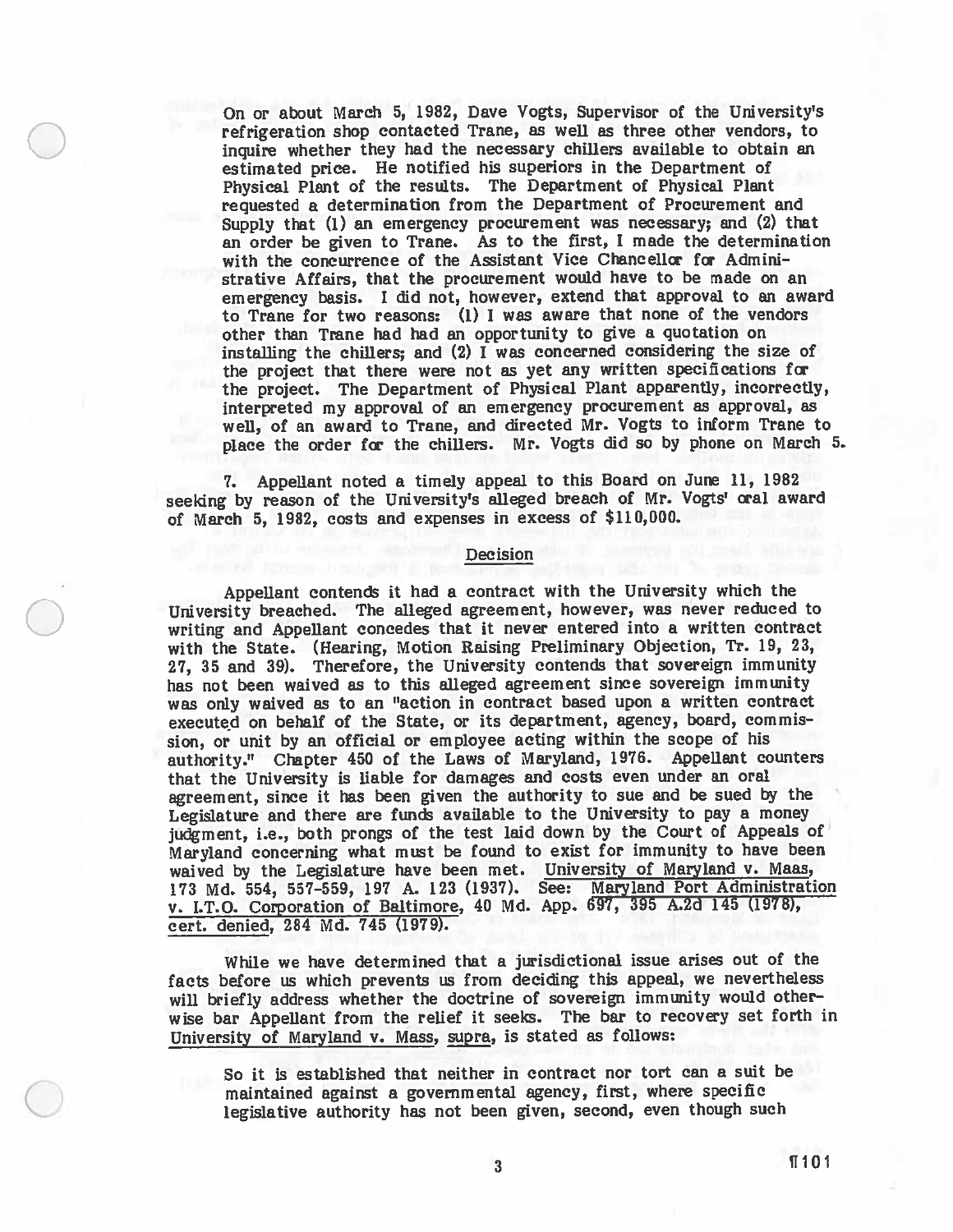authority is <sup>g</sup>iven, if there are not funds available for the satisfaction of the judgment, or no power reposed in the agency for the raising of  $\Box$ funds necessary to satisfy a recovery against it.

<sup>554</sup> Md. at p. 559.

The parties apparently do not dispute that the University may be sued.

Briefs and argumen<sup>t</sup> of counsel principally focus on the issue of whether there are funds available to the University to pay <sup>a</sup> money judgment, i.e., whether the second prong of the test ennunciated in University of Maryland v. Mass has been met. The operations of the University are financed entirely by appropriations from the General Assembly of Maryland, which appropriations are incorporated into and form <sup>a</sup> par<sup>t</sup> of the annual budget of the State of Maryland. Appellant does not argue that the Univer sity is authorized to raise funds to pay <sup>a</sup> money judgment but insists that it may pay <sup>a</sup> money judgment from appropriated funds budgeted for other purposes, since the University's records establish that it does transfer funds appropriated in the budget for <sup>a</sup> specific item to pay unanticipated expenses arising in another item. These transfers take <sup>p</sup>lace both within Department budgets and between Department budgets. In our opinion, however, this flexibility only extends to <sup>a</sup> transfer of funds from one specifically designated item in the budget to another specifically designated item in the budget, and Appellant concedes that the University does not provide in its budget a specific item for paymen<sup>t</sup> of judgments. Therefore, it seems to us that the second prong of the test regarding paymen<sup>t</sup> of <sup>a</sup> judgment cannot be met.

We also have certain reservations without reference to the implications of enactment of Chapters <sup>450</sup> and <sup>775</sup> of the Laws of Maryland concerning whether the first prong of the test set forth in University of Maryland v. Mass is satisfied when the contract sued upon is oral.

As indicated, however, we will not decide whether the University may be sued for money damages under an oral agreement, since the Board concludes for the reasons that follow that it only has jurisdiction to entertain an appeal based on a dispute arising out of a written contract entered into by the State and that it, therefore, lacks jurisdiction to consider this appeal. Prior to July 1, <sup>1976</sup> contract actions against the State were barred by the doctrine of sovereign immunity. Calvert Associates v. Department of Employment & Social Services, 277, Md. 372, 357 A.2d 839 (1976); Chas. E. Brohawn & Bros. v. Board of Trustees of Chesapeake College, 269 Md. 164, <sup>304</sup> A.2d 819 (1973); University of Maryland v. Maas, supra. However, effective July 1, 1976, the Legislature waived sovereign immunity as a defense in actions based on written State contracts. chapter <sup>450</sup> of the Laws of Maryland, 1976. The Board of Contract Appeals was subsequently established by Chapter <sup>775</sup> of the Laws of Maryland, <sup>1980</sup> (codified as Article 21) in response to the waiver of sovereign immunity to permit resolution of disputes involving State contracts as defined by and under the procedures set forth therein. Since the Legislature sets the terms under which it waives sovereign immunity, it may prescribe what type of contracts with the State may properly be within the ambit of this Board's jurisdiction and what contracts are to be excluded. William E. McRae, MSBCA 1229 (April 22, 1985); Jorge Company, Inc., MSBCA <sup>1047</sup> (July 7, 1982). See: Lohr v. Potomac River commission, 180 Md. 584, 26 A.2d 547 (1942).

 $\blacksquare$ 101 4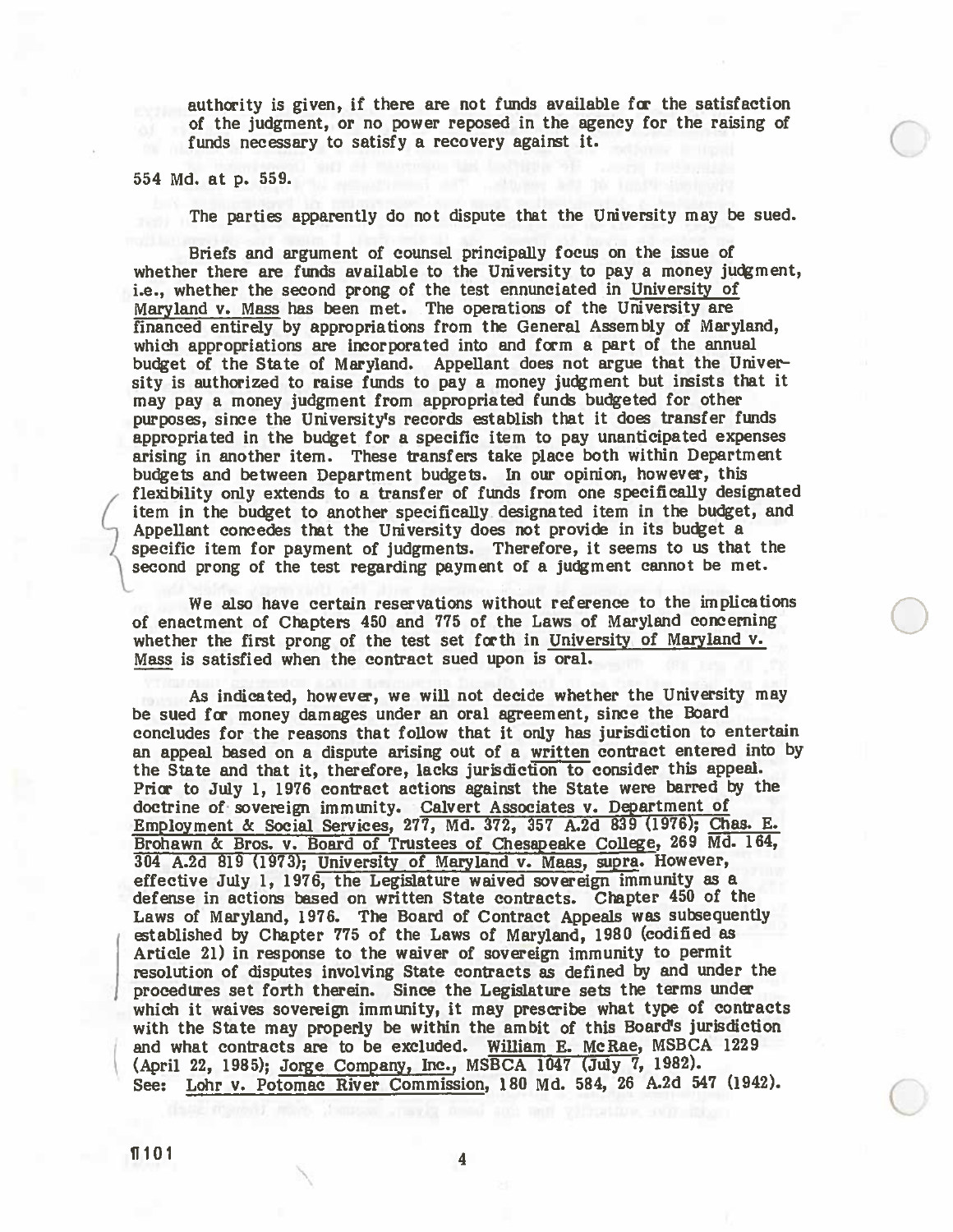The jurisdiction of the Board is specifically defined in Article <sup>21</sup> of the Annotated Code of Maryland. As to contracts entered into by the State of Maryland, the Legislature has provided the Board with jurisdiction to "hear and decide all appeals arising under the provisions of §7—201(d) of this article." Article 21,  $$7-202(c)(1)$ . Section  $7-201(d)$  provides in relevant part: "Within <sup>30</sup> days of receipt of notice of <sup>a</sup> final action disapproving <sup>a</sup> settlement or approving <sup>a</sup> decision not to settle <sup>a</sup> dispute relating to <sup>a</sup> contract entered into by the State, the contractor may appeal to the Mary land State Board of Contract Appeals." Section 7—201(dX2). Contract is defined in Article 21 as:

Contract. — (1) "Contract" means every agreemen<sup>t</sup> entered into by a State agency for the procurement of supplies, services, construction, or any other item and includes:

(i) Awards and notices of award;

(ii) Contracts of <sup>a</sup> fixed—price, cost—reimbursement, cost—plus a-fixed-fee, fixed-price incentive, or cost—plus incentive fee type;

(iii) Contracts providing for the issuance of job or task orders;

(iv) Leases;

(v) Letter contracts;

(vi) Purchase orders;

(vii) Supplemental agreements with respec<sup>t</sup> to any of these; and (viii) Orders.

(2) "Contract" does not include:

U) Collective bargaining agreements with employee organizations; and all agreements creating employee-employer relationships, as defined in Article 64A, §15A(aX3) of the Code; or

(ii) Medicaid, judicare, or similar reimbursement contracts for which user eligibility and cost are set by law or by rules and regulations.

#### Section  $1-1 \times 01$  (f).

We find that the Legislature intended this definition to be satisfied only upon the execution of <sup>a</sup> written document by an authorized represen<sup>t</sup> ative of the State evidencing its intention to be bound. While nothing in this definition specifically states that the several types of agreements referred to therein mist be in writing, several sections of Article 21 refer to mandatory written requirements pertaining to State contracts. See, for example, Sections  $2-301(c)$ ,  $3-405$  to  $3-407$  and  $3-602(a)$  relating to physical incorporation by reference of mandatory contractual provisions (2-301(c)), bribery affidavits required to be sthmitted with <sup>a</sup> bid (3405), required nondiscrimination clauses in State construction contracts (3—406), conflict of interest provisions respecting contracts over \$25,000 in any one fiscal year (3—407) and mandatory clauses to be included in all construction contracts (3—602(a)). We think it clear that the Legislature in using the <sup>p</sup>hrase "contract[s] entered into by the State" as set forth in §7—201(d) meant written contracts since requirements imposed by other sections of Article <sup>21</sup> respecting matters to be included in contracts can only be accomplished by <sup>a</sup> written instrument.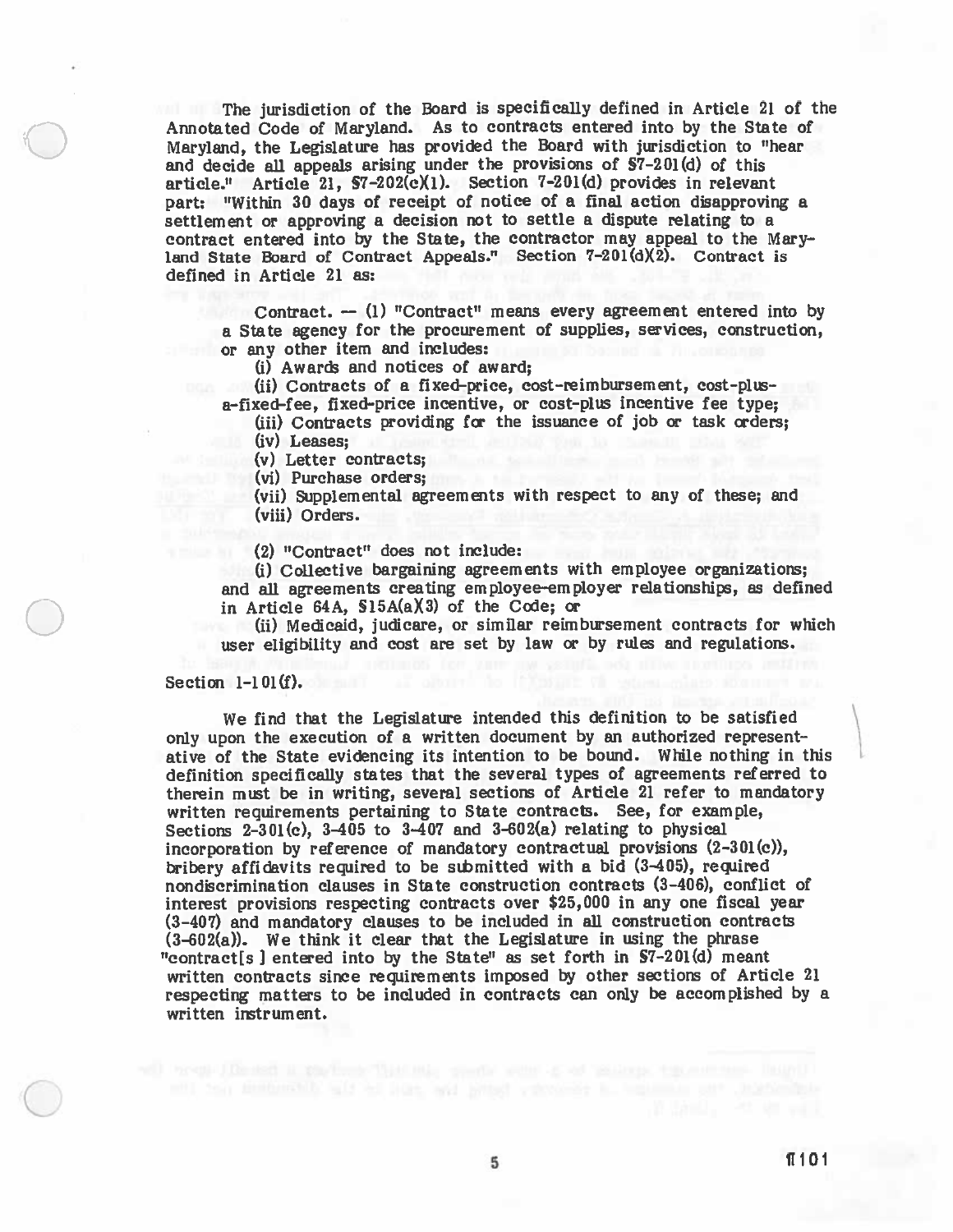Nor in our view do we have jurisdiction over a so called implied in law contract under an unjust enrichment theory.<sup>1</sup> As stated by the Court of Special Appeals:

As we have seen, sovereign immunity bars recovery unless waived or abrogated by the State and that the State has waived the defense only with respect to those contract claims which are "based upon a written contract executed on behalf of the State, . . . by an official or employee acting within the scope of his authority." Md. Ann. Code, Art. 21, §7-101. We have also seen that recovery for unjust enrich ment is based upon an implied in law contract. The two concepts are incompatible. However meritorious <sup>a</sup> claim based upon an implied contract may be, if that claim is against the State or any of its agencies, it is barred because it is not based upon <sup>a</sup> written contract.

Mass Transit Administration V. Granite Construction Company, 57 Md. App. 766, 780, 471 A.2d 1121 (1984).

The total absence of any written instrument in this instance also precludes the Board from considering Appellant's appeal under an implied in fact contract based on the theory that <sup>a</sup> contract can be constructed through circumstantial evidence rather than in an explicit set of words. Mass Transit Administration v. Granite Construction Company, supra, at 773—776. For this Board to have jurisdiction over an appeal arising from <sup>a</sup> dispute concerning <sup>a</sup> contract, the parties must have memorialized their conduct at least in some grcss fashion in writing. See: Mass Transit Administration v. Granite Construction Company, sipra, 773-776.

Since we have determined that the Board only has jurisdiction over disputes arising out of written contracts and since Appellant never had a written contract with the State, we may not consider Appellant's appeal of its contract claim under  $S7-201(d)(2)$  of Article 21. Therefore, we dismiss Appellant's appeal on this ground.

However, as indicated in the Findings of Fact, (see Findings of Fact Nos. 4 and 5) Appellant may be viewed as having filed a bid protest with the University and upon receipt of the procuremen<sup>t</sup> officer's decision taken an appeal with this Board under the provisions of  $S7-201(d)(1)$  pertaining to

 $1$ Unjust enrichment applies to a case where plaintiff confers a benefit upon the defendant, the measure of recovery being the gain to the defendant not the loss by the plaintiff.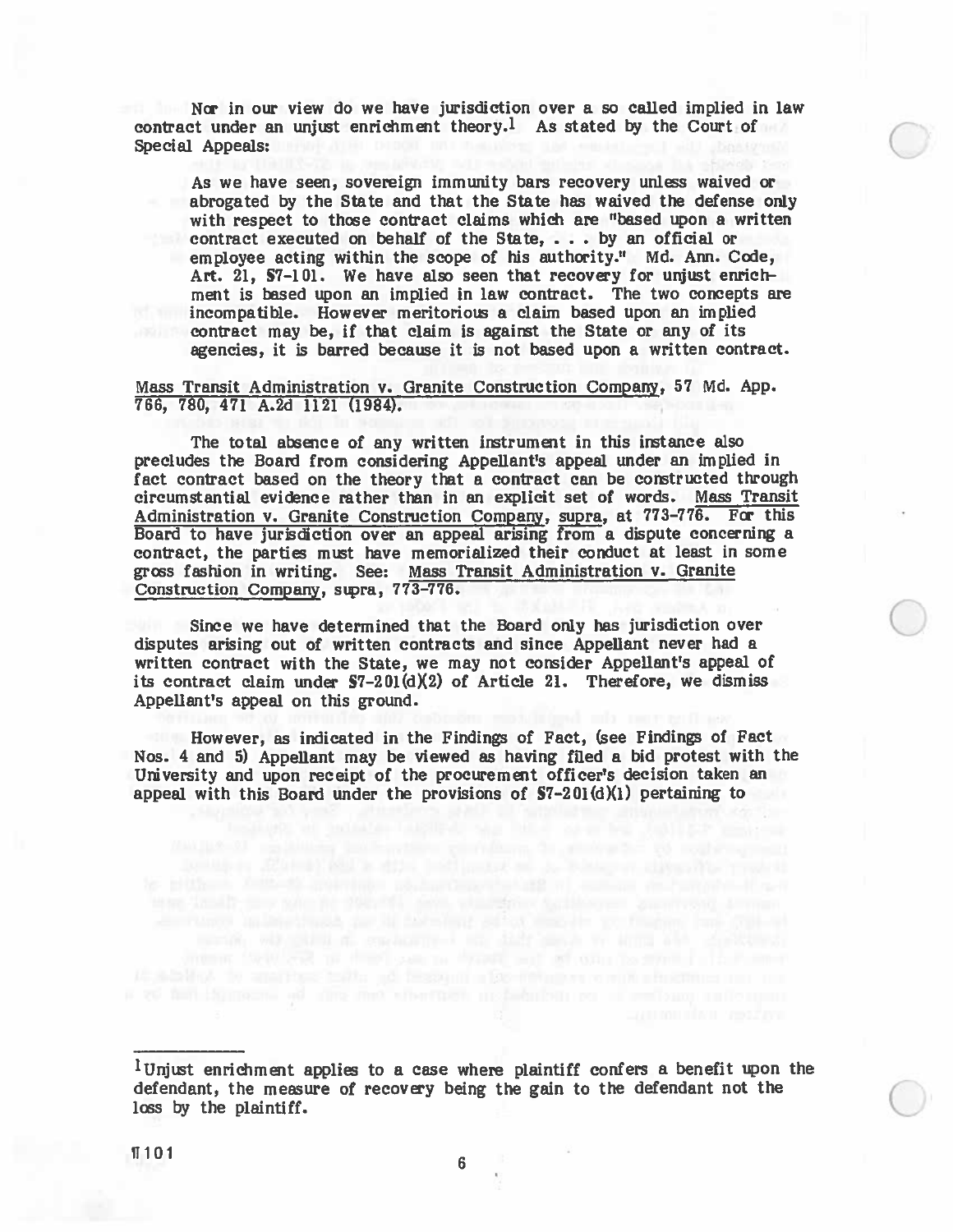disputes relating to the formation of State contracts.<sup>2</sup> We, therefore, shall treat Appellant's appea<sup>l</sup> as <sup>a</sup> bid protest where the essence of the protest is that it was improper for the University to have engaged in a new written solicitation of bids after Appellant was advised it was the successful bidder under the original oral solicitation. The Appellant's protest of the University's action was filed prior to bid opening. (Findings of Fact Nos. <sup>4</sup> and 5). See: COMAR 21.10.02.03. Cf. Kennedy Temporaries v. Comptroller of the Treasury, 57 Md. App. 22, 39-43, 468 A.2d 1026 (1984). The procurement officer's decision is dated May 28, 1982. Appellant's appeal was noted to this Board within 15 days from such date on June 11, 1982.

Appellant seeks monetary relief by way of reimbursement for costs and expenses flowing from the alleged improper resolicitation. Assuming, without deciding, that it was improper for the University to rebid the work, we could not afford Appellant the remedy it seeks, since this Board is not empowere<sup>d</sup> to award or fashion any monetary relief respecting <sup>a</sup> dispute relating to the formation of <sup>a</sup> State contract. See: Kennedy Temporaries v. Comptroller of the Treasury, supra, at 35-36; Spruell Development Corporation, MSBCA 1203 (December 17, 1984).

We, therefore, deny Appellant's appeal under  $S7-201(d)(1)$  as well, grant the University's Motion Raising Preliminary Objection and dismiss the appea<sup>l</sup> with prejudice.

 $2$ Section 7-201(d)(1) provides:

Within 15 days of receipt of notice of <sup>a</sup> final action disapproving <sup>a</sup> resolution or approving <sup>a</sup> decision not to resolve <sup>a</sup> dispute relating to the formation of a State contract, the bidder or offeror or prospective bidder or offeror may appeal the action to the State Board of Contract Appeals. The decision of the Board is final only stbject to judicial review.

 $3$ We acknowledge that the March 24, 1982 letter to Appellant respecting the decision to rebid and not consummate an award to Appellant could be found to represen<sup>t</sup> final agency action requiring Appellant to have noted his appea<sup>l</sup> in this forum within <sup>15</sup> days of receipt thereof. In view of our determination otherwise disposing of the appea<sup>l</sup> we do not decide the question of whether Appellant's appea<sup>l</sup> was timely under these circumstances.